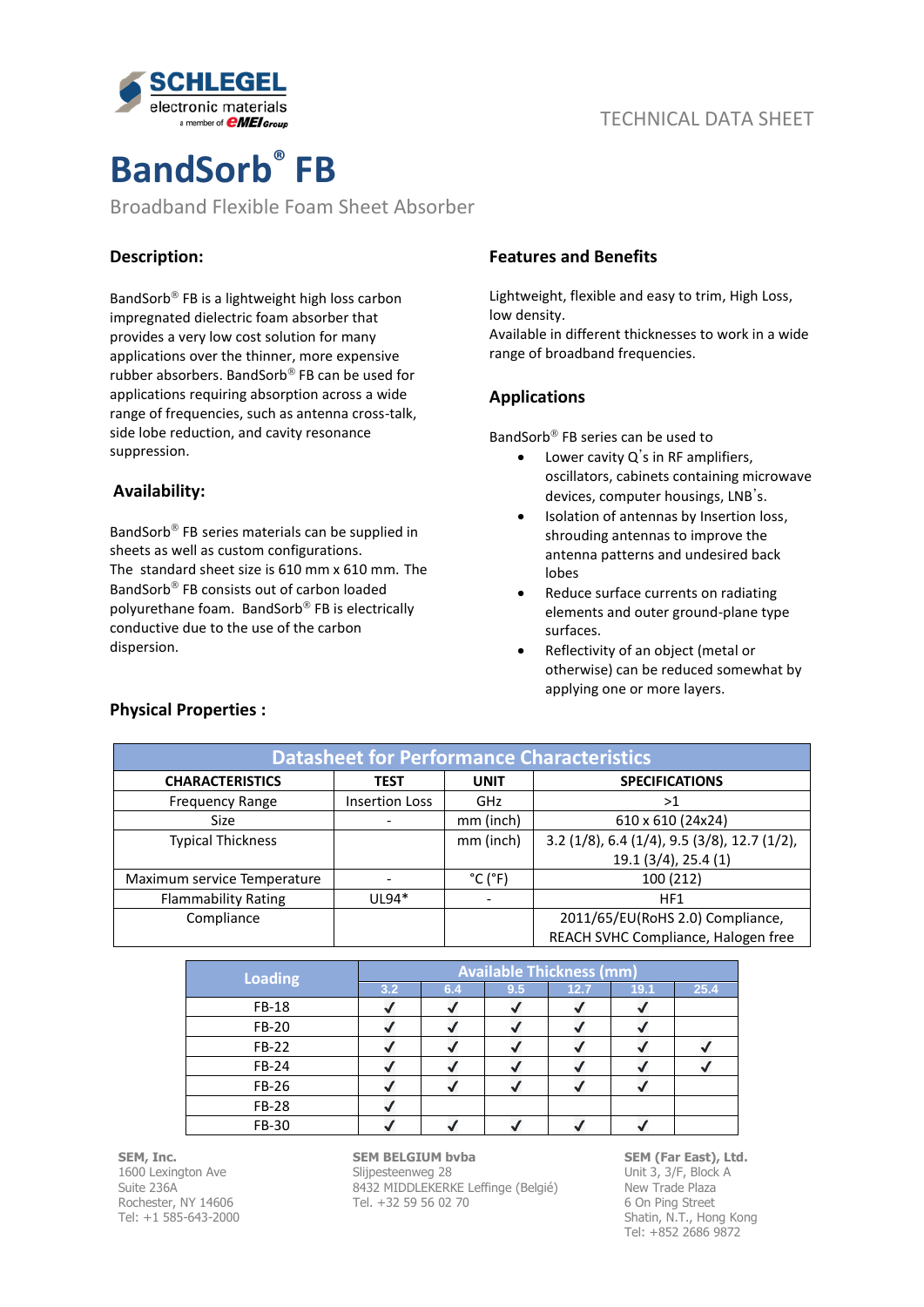

## TECHNICAL DATA SHEET

\*Tested in according to UL94 specification

-The technical specification data is based on SEM tests and analysis that we believe to be reliable. However, in no event, shall SEM be liable for inaccuracies or omissions contained therein. In all cases, details and values should be verified by the customer

#### **Electromagnetic Properties**

|                  |       | <b>Attenuation (dB/cm)</b> |       | Relative Impedance ( Z /Z0) |
|------------------|-------|----------------------------|-------|-----------------------------|
| <b>BandSorb®</b> | 3 GHz | 10 GHz                     | 3 GHz | 10 GHz                      |
| <b>FB-18</b>     | 3.2   | 4.7                        | 0.69  | 0.82                        |
| FB-20            | 4.2   | 7                          | 0.61  | 0.78                        |
| FB-22            | 7.4   | 14.9                       | 0.55  | 0.74                        |
| FB-24            | 11    | 24                         | 0.25  | 0.44                        |
| FB-26            | 16    | 34                         | 0.18  | 0.31                        |
| <b>FB-28</b>     | 20    | 40                         | 0.16  | 0.27                        |
| FB-30            | 24    | 46                         | 0.13  | 0.22                        |



#### **Application example**

**Example 1** – Placing BandSorb<sup>®</sup> FB on the shroud (metal screen) of the antenna to improve the antenna patterns and undesired back lobes.

**SEM, Inc.** 1600 Lexington Ave Suite 236A Rochester, NY 14606 Tel: +1 585-643-2000 **SEM BELGIUM bvba** Slijpesteenweg 28 8432 MIDDLEKERKE Leffinge (Belgié) Tel. +32 59 56 02 70

**SEM (Far East), Ltd.** Unit 3, 3/F, Block A New Trade Plaza 6 On Ping Street Shatin, N.T., Hong Kong Tel: +852 2686 9872